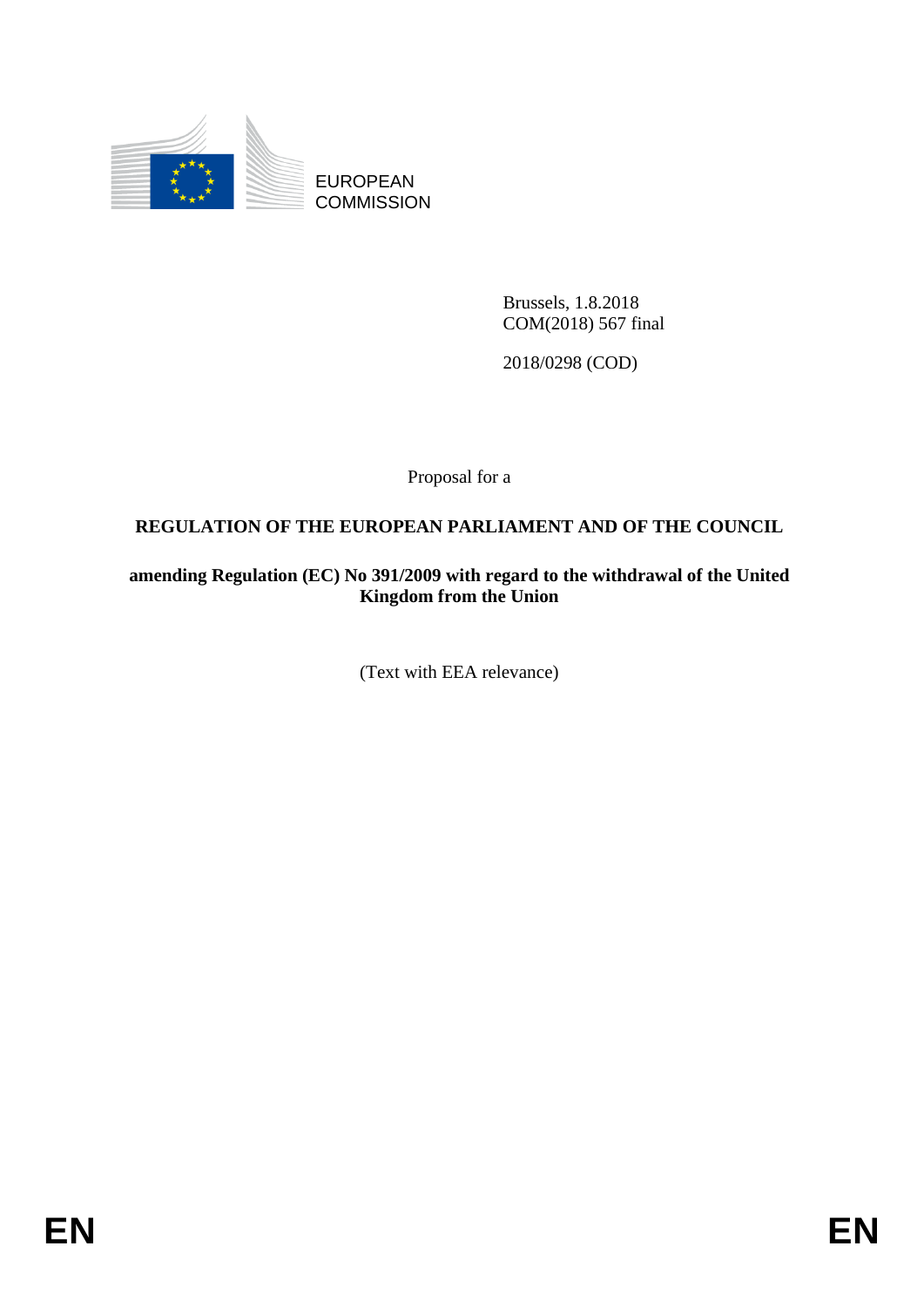## **EXPLANATORY MEMORANDUM**

# **1. CONTEXT OF THE PROPOSAL**

## **• Reasons for and objectives of the proposal**

On 29 March 2017, the United Kingdom submitted notification of its intention to withdraw from the Union pursuant to Article 50 of the Treaty on European Union. This means that, unless a ratified withdrawal agreement establishes another date, all Union primary and secondary law will cease to apply to the United Kingdom from 30 March 2019, ('the withdrawal date'). The United Kingdom will then become a third country.

Subject to any transitional arrangements that may be contained in a withdrawal agreement, EU legislation on maritime transport will no longer apply to the United Kingdom. One of the areas of Union law that would be affected is the recognition at the Union level of organisations providing services for the inspection and survey of ships flying the flag of Member States ("Recognised Organisations").

In particular, Article 8(1) of Regulation (EC) No  $391/2009<sup>1</sup>$  ('the Regulation') requires ship inspection and survey organisations recognised at EU level by the Commission ('recognised organisations') to be assessed at least every two years by the Commission together with the Member State that submitted the initial request for recognition of the organisation. Organisations which were initially recognised by the relevant Member State under the previous legislation and which presently enjoy EU recognition under Article 15(1) of the Regulation should be assessed in the same way. As a result, the Member State which initially recognised these organisations, under Article 15(1), should be considered the 'sponsor' Member State that participates in the Commission's assessment under Article 8(1) of the Regulation.

Moreover, it follows from Articles 7 and 8 of the Regulation that in order to continue enjoying EU recognition, recognised organisations must continue to meet the requirements and minimum criteria set out in Annex I of the Regulation. This is verified through the continuous re-assessment conducted by the Commission and the 'sponsor' Member State under Article 8(1).

As of its withdrawal, the United Kingdom will no longer be in a position to participate in the assessments carried out pursuant to Article 8(1) of the Regulation for those organisations for which the United Kingdom acts as the 'sponsor' Member State. Consequently, the continued validity of the recognition for these organisations at EU level could be called into question and could not be clarified with sufficient legal certainty under the existing provisions of the Regulation.

Organisations' potential loss of EU recognition due to the United Kingdom's withdrawal could have adverse consequences for the competitiveness and appeal of the EU-27 Member States' flags that have authorised these Recognised Organisations to act on their behalf for the purposes of carrying out statutory ship inspections, surveys and certification. The recognised organisations affected currently have authorisation agreements with the majority of the EU-27 Member States and after the United Kingdom's withdrawal they would not be able to make use of these Recognised Organisations for their flagged fleet. At the same time, shipowners using these organisations also for classification purposes would face the dilemma of either out-flagging their ships to a non-EU flag or risking breaching their current private contracts for classification of their ships with the relevant organisations.

<sup>1</sup> <sup>1</sup> Regulation (EC) 391/2009 of the European Parliament and of the Council of 23 April 2009 on common rules and standards for ship inspection and survey organisations (OJ L 131, 28.5.2009, p. 11).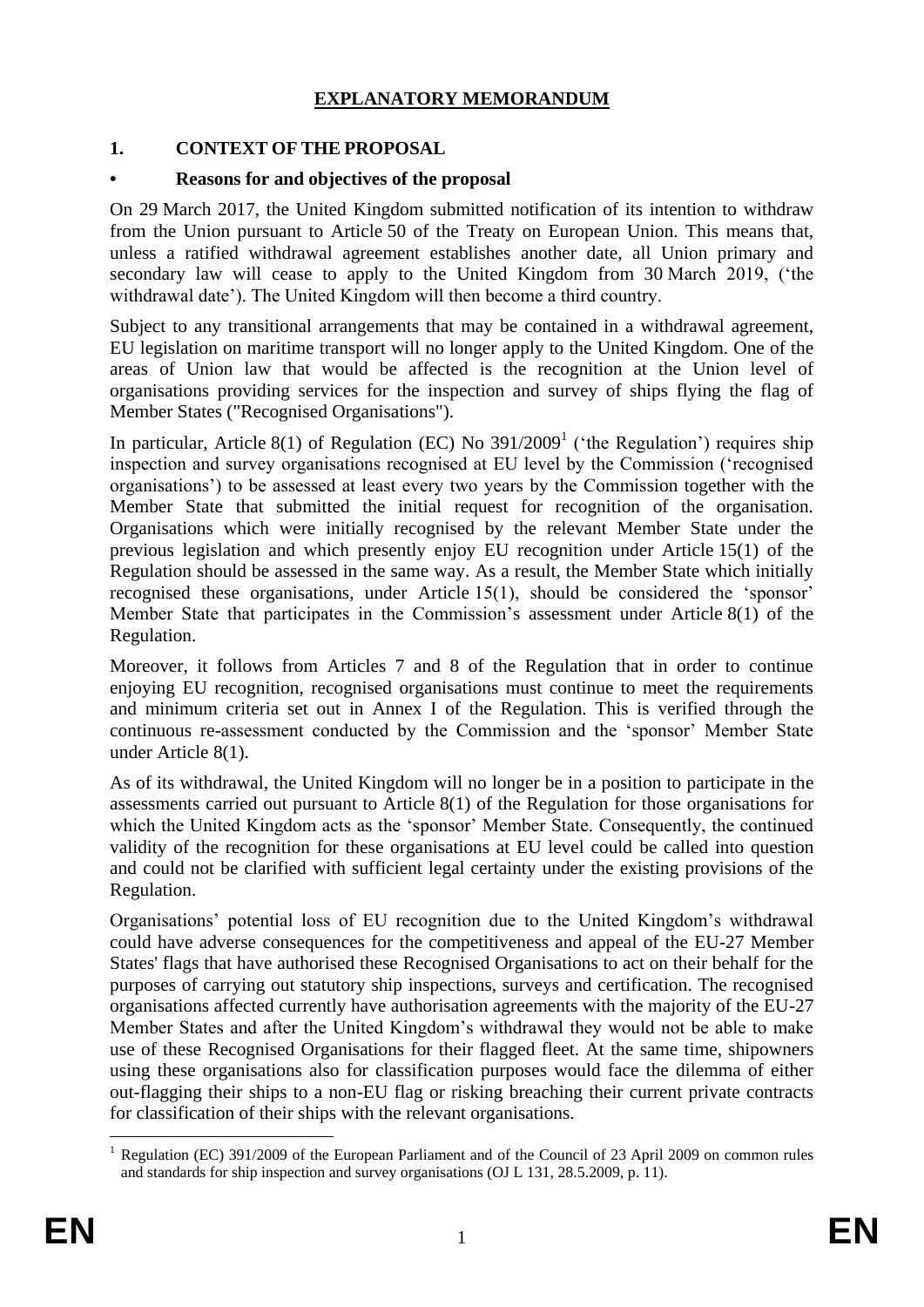This proposal aims to increase legal certainty, secure business continuity for the affected shipowners and maintain the competitiveness of EU-27 Member States' flags.

# **• Consistency with existing policy provisions in the policy area**

This proposal is necessitated by the withdrawal of the United Kingdom from the Union and its scope is limited to addressing the relevant consequences. The main policy objectives of the Regulation remain unchanged.

#### **• Consistency with other Union policies**

This proposal is fully consistent with the Council mandate for the negotiations with the United Kingdom on its withdrawal from the Union.

# **2. LEGAL BASIS, SUBSIDIARITY AND PROPORTIONALITY**

#### **• Legal basis**

The proposal is based on Article 100(2) TFEU.

#### **• Subsidiarity (for non-exclusive competence)**

As the proposed act would modify the content of the existing Union act, this could only be achieved through action at the Union level.

#### **• Proportionality**

The proposal is considered proportionate as it provides for the necessary legal change without going beyond the necessary to achieve the objective of lifting the legal uncertainty created by the United Kingdom's withdrawal from the Union. It provides for the necessary legal amendments in order to safeguard the competitiveness of the flags of the EU-27 Member States.

## **• Choice of the instrument**

Given that the act amends a Regulation of the European Parliament and of the Council, the proposed amendment is the only adequate form.

#### **3. RESULTS OF** *EX POST* **EVALUATIONS, STAKEHOLDER CONSULTATIONS AND IMPACT ASSESSMENTS**

## **•** *Ex post* **evaluations/fitness checks of existing legislation**

Not applicable.

## **• Stakeholder consultations**

The problems regarding the re-assessment process linked to the withdrawal of the UK from the union have been brought to the attention of the concerned stakeholders in a Commission notice on maritime transport<sup>2</sup>.

 $\frac{1}{2}$ 'Notice to stakeholders — Withdrawal of the United Kingdom and EU rules in the field of maritime transport',

<https://ec.europa.eu/transport/sites/transport/files/legislation/brexit-notice-to-stakeholders-maritime-transport.pdf>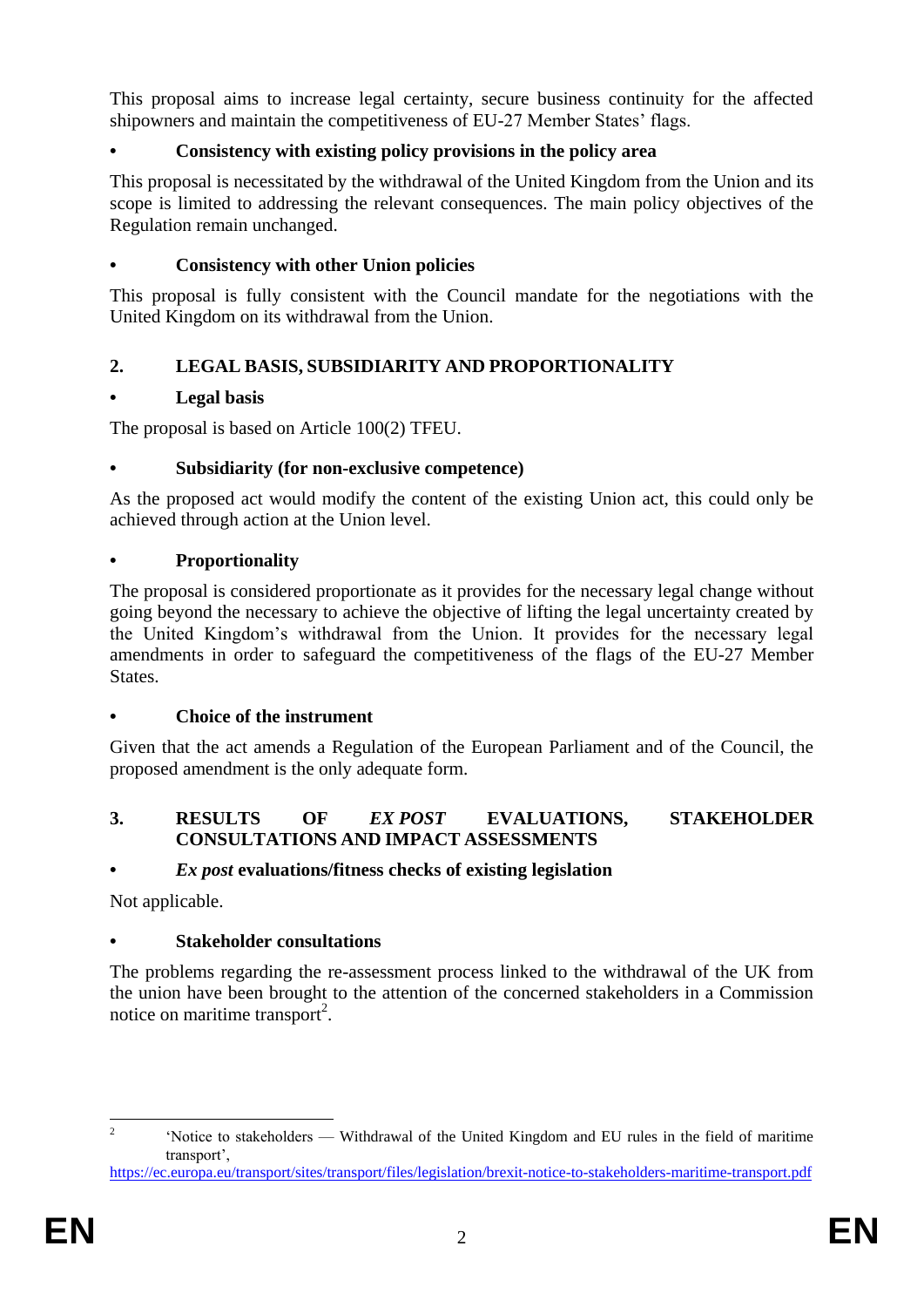The stakeholders concerned and the Member States were given the opportunity to provide feedback on the proposed initiative via the European Commission's Better Regulation portal ('Have your say') for a period of two weeks.

During the feedback period from 28 June to 12 July 2018, one stakeholder provided comments. The intention of creating more legal certainty and clarity through the proposed initiative and of maintaining the competitiveness of EU27 ship-owners was generally appreciated. The feedback was taken into consideration in drafting the proposal as relevant.

# **• Collection and use of expertise**

Feedback as well as technical expertise was collected from stakeholders and Member States as well as from the European Maritime Safety Agency. The proposal was also underpinned by legal analysis of the consequences of the United Kingdom's withdrawal in the policy area of recognised organisations.

#### **• Impact assessment**

Under the Better Regulation Guidelines, an impact assessment is not needed, because the envisaged measure is not expected to have significant impact and there are no other materially different policy options available except for the one proposed.

## **• Fundamental rights**

This proposal has no consequences for the protection of fundamental rights.

# **4. BUDGETARY IMPLICATIONS**

Not applicable.

## **5. OTHER ELEMENTS**

## **• Implementation plans and monitoring, evaluation and reporting arrangements**

In order to evaluate whether the current initiative has attained the above objective without creating any unintended consequences for competition, a review clause has been introduced in Article 2 of the proposal.

## **• Detailed explanation of the specific provisions of the proposal**

The proposal aims to resolve the legal uncertainty created by the United Kingdom's withdrawal in relation to the continued validity of the recognition for organisations for which the United Kingdom acts as the 'sponsor' Member State participating in the Commission's assessment. This would allow the continuation of existing arrangements between those organisations and the EU-27 Member States that have signed authorisation agreements, thus allowing these organisations to conduct ship inspections and surveys on the Member States' behalf, upholding uninterrupted safety.

The proposed legislative measure would amend Article 8(1) of the Regulation by replacing the current requirement, under which only the 'sponsor' Member State shall participate in the regular assessment process conducted by the Commission, by introducing the participation of any Member State which has authorised one of the Recognised Organisations. It would allow the assessment to be carried out by the Commission together with any Member State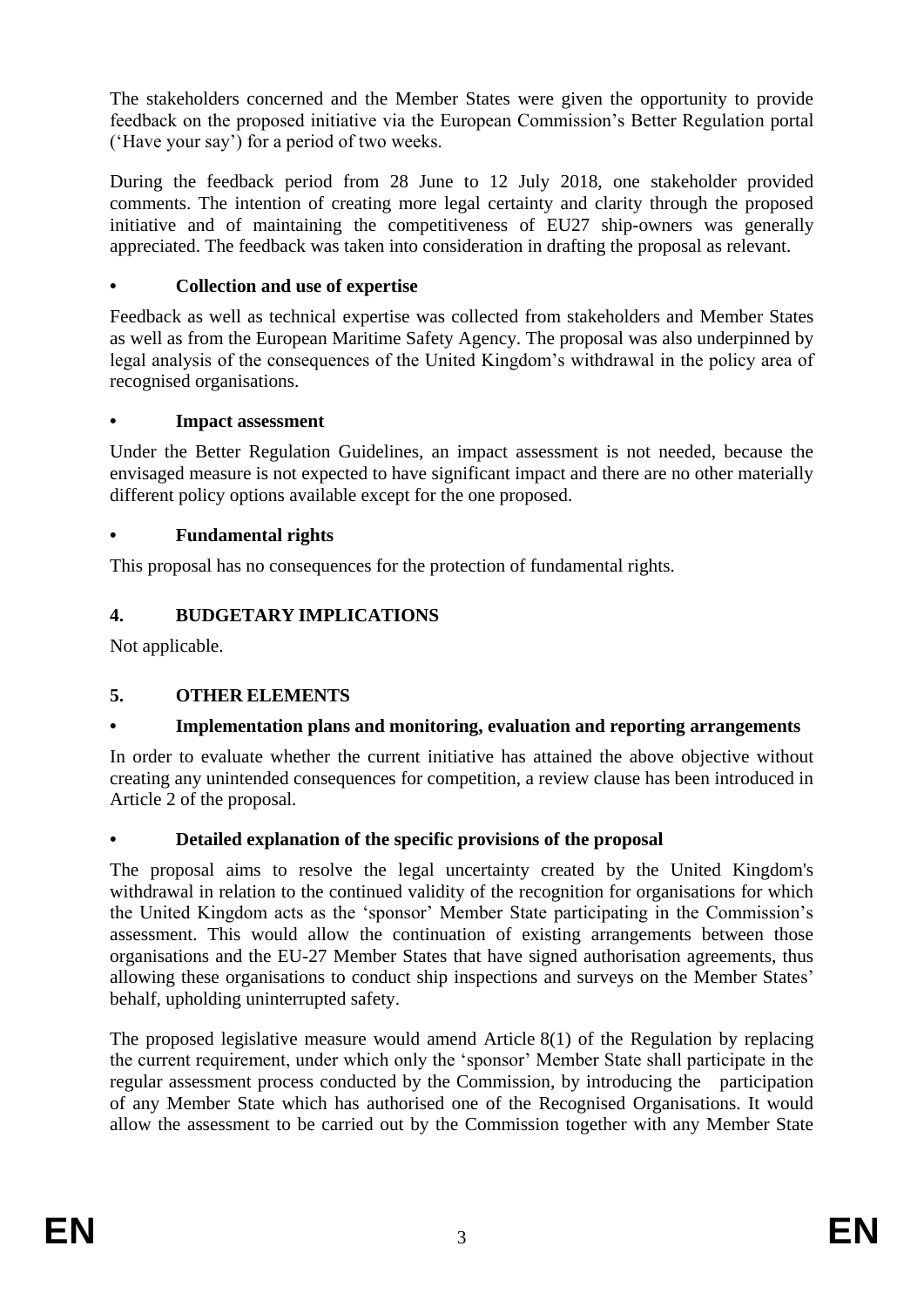which has authorised the relevant recognised organisation to act on its behalf for the purposes of Article 3(2) of Directive 2009/15/ $\overrightarrow{EC}^3$ , and not only the 'sponsor' Member State.

The above solution was chosen as the most effective and efficient way of addressing the legal uncertainty created in the area of recognised organisations by the United Kingdom's withdrawal. The proposed act would resolve that legal uncertainty in a non-discriminatory way for the Member States that have authorised recognised organisations to act on their behalf.

In addition, the proposal meets the objective of safeguarding business continuity and the competitiveness of the flags of the EU-27 Member States working with the affected organisations will be attained.

The Regulation should only rectify the potential adverse consequences caused/brought about by the United Kingdom's withdrawal from the Union on the flags of the 27 Member States. The Commission should report on its effects after an adequate/sufficient period of application, in particular with a view to identifying any consequences which could go beyond the scope of this Regulation.

1

<sup>3</sup> Directive 2009/15/EC of the European Parliament and of the Council of 23 April 2009 on common rules and standards for ship inspection and survey organisations and for the relevant activities of maritime administrations (OJ L 131, 2009, p. 47).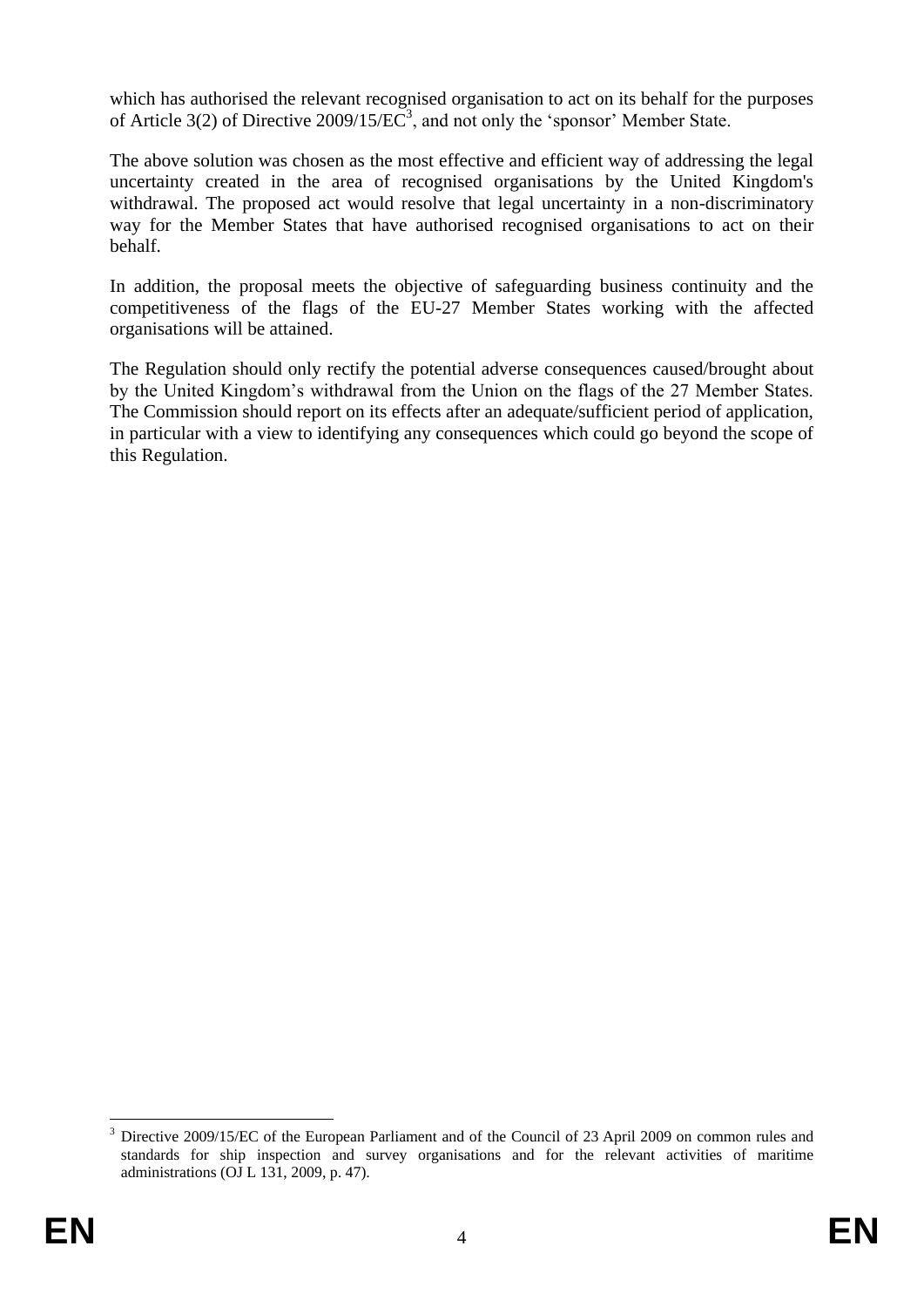2018/0298 (COD)

#### Proposal for a

# **REGULATION OF THE EUROPEAN PARLIAMENT AND OF THE COUNCIL**

#### **amending Regulation (EC) No 391/2009 with regard to the withdrawal of the United Kingdom from the Union**

(Text with EEA relevance)

#### THE EUROPEAN PARLIAMENT AND THE COUNCIL OF THE EUROPEAN UNION,

Having regard to the Treaty on the Functioning of the European Union, and in particular Article 100(2) thereof,

Having regard to the proposal from the European Commission,

After transmission of the draft legislative act to the national parliaments,

Having regard to the opinion of the European Economic and Social Committee<sup>1</sup>,

Having regard to the opinion of the Committee of the Regions<sup>2</sup>,

Acting in accordance with the ordinary legislative procedure,

Whereas:

- (1) On 29 March 2017, the United Kingdom notified the European Council of its intention to withdraw from the Union pursuant to Article 50 of the Treaty on European Union. Consequently, unless another date is established in a withdrawal agreement, or the European Council, in agreement with the United Kingdom, unanimously establishes another date, Union law will cease to apply to the United Kingdom from 30 March 2019. The United Kingdom will then become a third country.
- (2) Regulation (EC) No  $391/2009^3$  and Directive 2009/15/EC of the European Parliament and of the Council<sup>4</sup> together constitute the regulatory framework for the activities of recognised ship inspection, survey and certification organisations.
- (3) In accordance with Article 8(1) of Regulation (EC) No 391/2009, ship inspection and survey organisations recognised at Union level by the Commission ('recognised organisations') are to be assessed on a regular basis and at least every two years by the Commission, together with the Member State that submitted the relevant request for recognition of the organisation.
- (4) For reasons of equal treatment, organisations which were initially recognised by the relevant Member State in accordance with Council Directive  $94/57/EC^5$  and currently

 $\mathbf{1}$  $\frac{1}{2}$  OJ C, , p. .

 $^{2}$  OJ C, , p. .

<sup>3</sup> Regulation (EC) 391/2009 of the European Parliament and of the Council of 23 April 2009 on common rules and standards for ship inspection and survey organisations (OJ L 131, 28.5.2009, p. 11).

<sup>&</sup>lt;sup>4</sup> Directive 2009/15/EC of the European Parliament and of the Council of 23 April 2009 on common rules and standards for ship inspection and survey organisations and for the relevant activities of maritime administrations (OJ L 131, 2009, p. 47).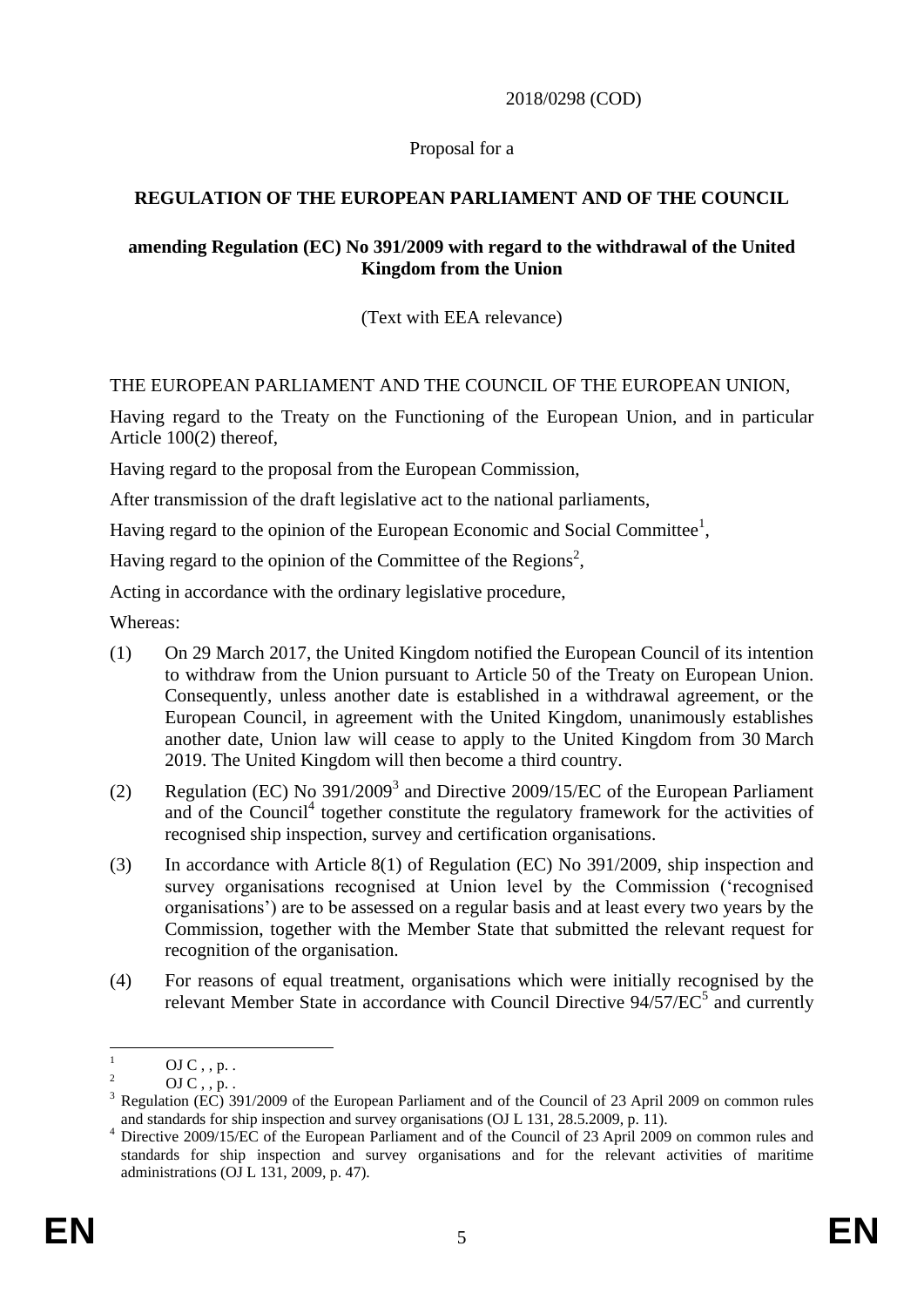enjoy Union recognition under Article 15(1) of Regulation (EC) No 391/2009, should be assessed by the Commission, together with the Member State which initially recognised those organisations.

- (5) In accordance with Articles 7 and 8 of Regulation (EC) No 391/2009, in order to continue to benefit from Union recognition, recognised organisations must continue to fulfil the requirements and minimum criteria set out in Annex I to that Regulation. This is verified through the continuous assessment carried out by the Commission, together with the relevant Member State, in accordance with Article 8(1) of Regulation (EC) No 391/2009. Therefore, regular assessments play an important role for continued recognition of organisations.
- (6) Following its withdrawal from the Union, the United Kingdom will no longer be able to participate in the assessments carried out pursuant to Article 8(1) of Regulation (EC) No 391/2009.
- (7) The recognised organisations which were initially recognised by the United Kingdom currently enjoy Union recognition and have been entrusted by other Member States with duties in relation to the inspection, survey and certification of ships, in accordance with Article 3(2) of Directive 2009/15/EC. It is therefore necessary to amend Article 8(1) of Regulation (EC) No 391/2009 in order to ensure that those organisations will continue to be subject to assessment in accordance with the requirements of that provision.
- (8) It is also necessary to take into account the monitoring and oversight obligations that Member States currently have to fulfil under Article 9 of Directive 2009/15/EC. In this regard, the assessment of recognised organisations under Regulation (EC) No 391/2009 should be conducted by the Commission together with the Member State or Member States which authorised the relevant recognised organisation in accordance with Article 3(2) of Directive 2009/15/EC.
- (9) This Regulation should apply from the day following that on which Union law, and in particular Regulation (EC) No 391/2009, ceases to apply to the United Kingdom,

HAVE ADOPTED THIS REGULATION:

## *Article 1*

In Article 8 of Regulation (EC) No 391/2009, paragraph 1 is replaced by the following:

'1. All the recognised organisations shall be assessed by the Commission, together with the Member State(s) which authorised them in accordance with Article 3(2) of Directive 2009/15/EC, on a regular basis and at least every two years to verify that they meet the obligations under this Regulation and fulfil the minimum criteria set out in Annex I. The assessment shall be confined to those activities of the recognised organisations, which fall within the scope of this Regulation.

## *Article 2*

The Commission shall report to the European Parliament and the Council on the effects of this Regulation not later than three years following its date of application.

 $\overline{\phantom{a}}$ 

<sup>5</sup> Council Directive 94/57/EC of 22 November 1994 on common rules and standards for ship inspection and survey organisations and for the relevant activities of maritime administrations (OJ L 319, 12.12.1994, p. 20).